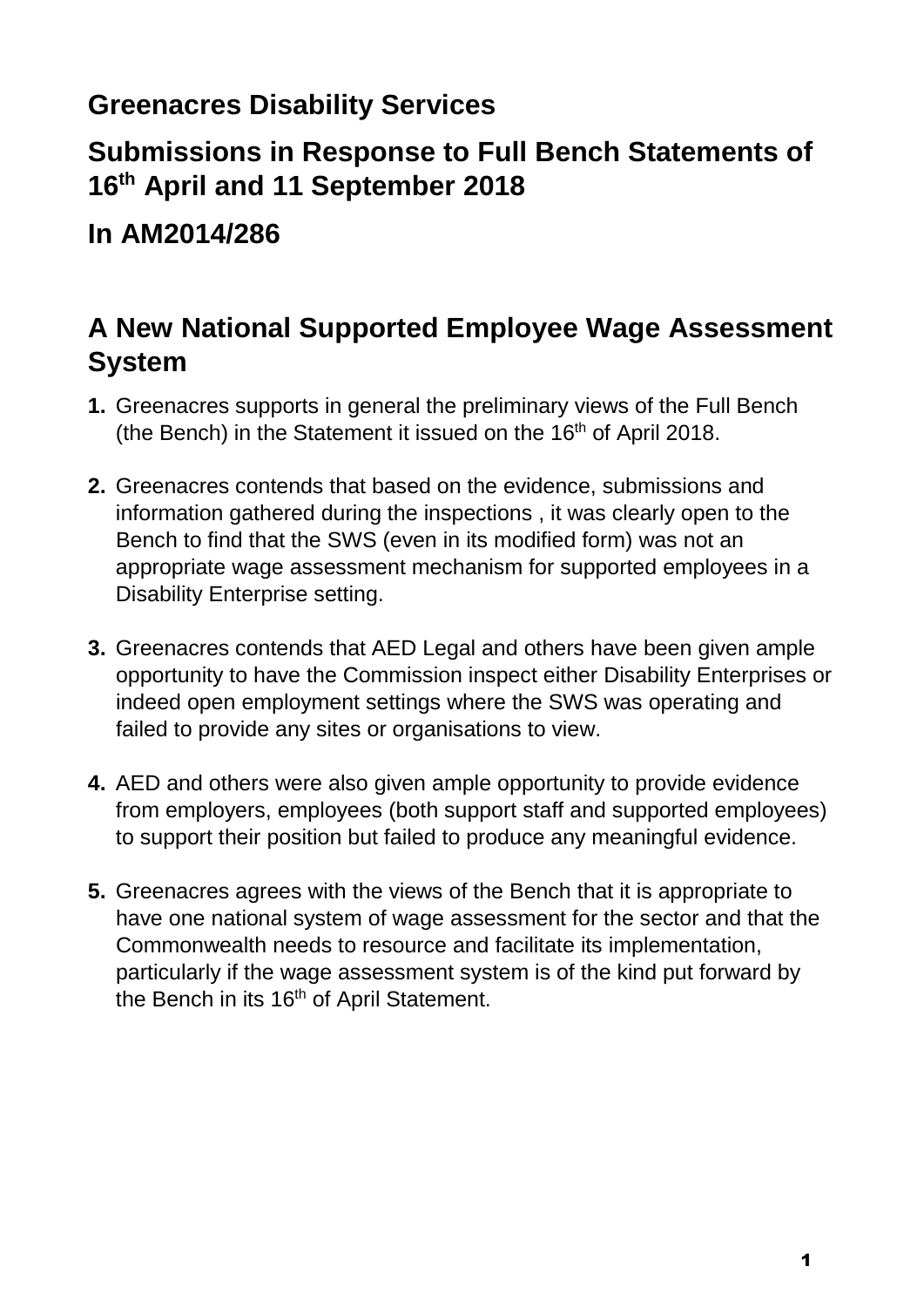- **6.** Whilst we believe a classification structure approach as put forward by ABL during the case would have been the simplest and most appropriate way forward, Greenacres nonetheless agrees with the approach put forward by the Bench in its 16<sup>th</sup> of April Statement and is prepared to work positively to implement it, subject to the Commonwealth providing appropriate support.
- **7.** Greenacres supports the concept of objectively determining the size of a job (job size) first, followed by a productive output assessment.
- **8.** Arriving at the exact methodology for job sizing is complex without some clear and decisive parameters being set by the Bench.
- **9. Appendix A** is at least one wage assessment option proposal which Greenacres believes is consistent with the Bench's Statement of the 16 April 2018 for the Bench to consider. **Appendix A** contains both *commentary* and a *draft wage assessment procedure.* We would emphasise that the Commonwealth would need to allocate considerable resources to further develop methodology, documentation and training for Disability Enterprises and independent assessors.

### **Implementation Issues**

**10.**Greenacres submits that the following steps should be taken by the Bench to finalise the Award Review process and in particular the wage assessment matter for supported employees.

> **Step 1- The Full Decision needs to be made.** The sooner a Decision can be made the better. Uncertainty about the future viability of the sector needs to come to a head one way or the other. The full Decision should also decide on all other variations put forward during the case, including the Rights at Work clause for Supported Employees and Superannuation Contributions. In relation to Superannuation, Greenacres contends any increase should be phased in.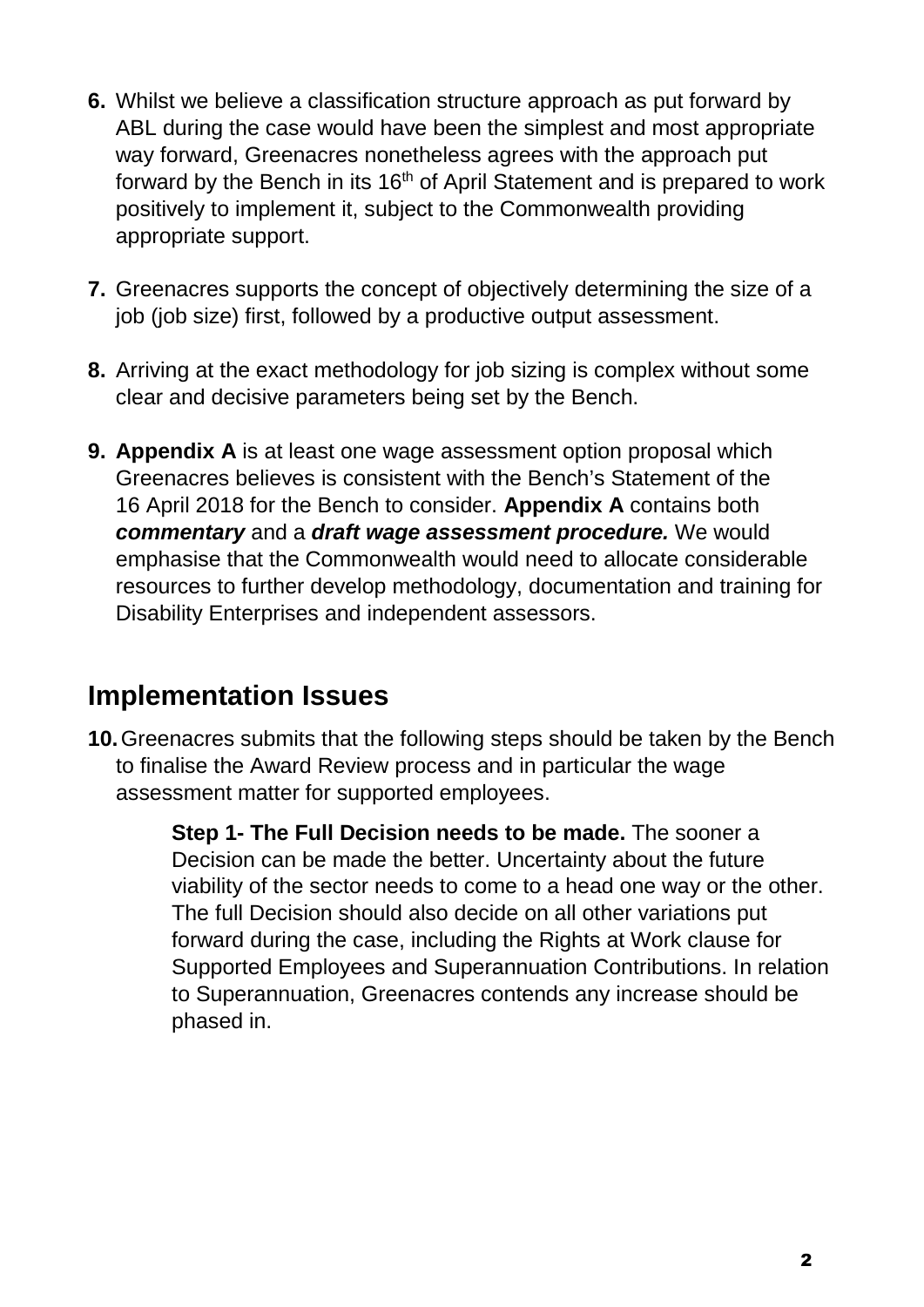### **Step 2** - **Setting Clear Parameters for Wage assessment.**

We respectfully submit that the Full Bench should set very clear and decisive parameters around the wage assessment system in its final Decision (if not deciding precisely how it would work). Having set parameters, the Bench should consider facilitating a set of Conferences between the interested parties to finalise any adjustments to the wage assessment proposal it has decided upon. These discussions are to inform the Commission only (not to debate the Bench's final decision has made), and we submit that any adjustments should be finalised within 2 months.

#### **Step 3 – Greenacres wage assessment proposal requires Job Statements**

We contend that because Disability enterprises carry out such a diverse range of work (and in many cases in the one location) it will be necessary if we are to have consistency in the approach to *job sizing* as referred to by the Bench in its Statement of 16 April 2018 at paragraph 15 (9)a that a Job Statements guide needs to be developed for the purposes of Job sizing.

A **working party** may need to be established post the trial period of a new assessment system to create simplified job statements. Greenacres believes the number of job statements required should be no more than 100 across Grades 2 and 3 of the award. The guide should provide the flexibility for independent assessors and Disability Enterprises to create or amend the job statements to better fit the positions that might exist in an Enterprise, but might not otherwise be catered for in the Guide.

### **Step 4 - Testing of the wage assessment proposal**.

The Commonwealth should facilitate the testing of the proposed new wage assessment system including financial implications for both supported employees and Disability Enterprises, with a Report coming back to the Bench within 3 months.

### **Step 5 – Government commitment to funding and phasing in**

Following any adjustments that may need to be made to the proposed wage assessment system by the Bench following step 4 above, the Commonwealth Government should report to the Bench within 2 months on its intention or otherwise to fund any increased costs associated with the new system including wage increases. Further the Government needs to spell out how much time it will take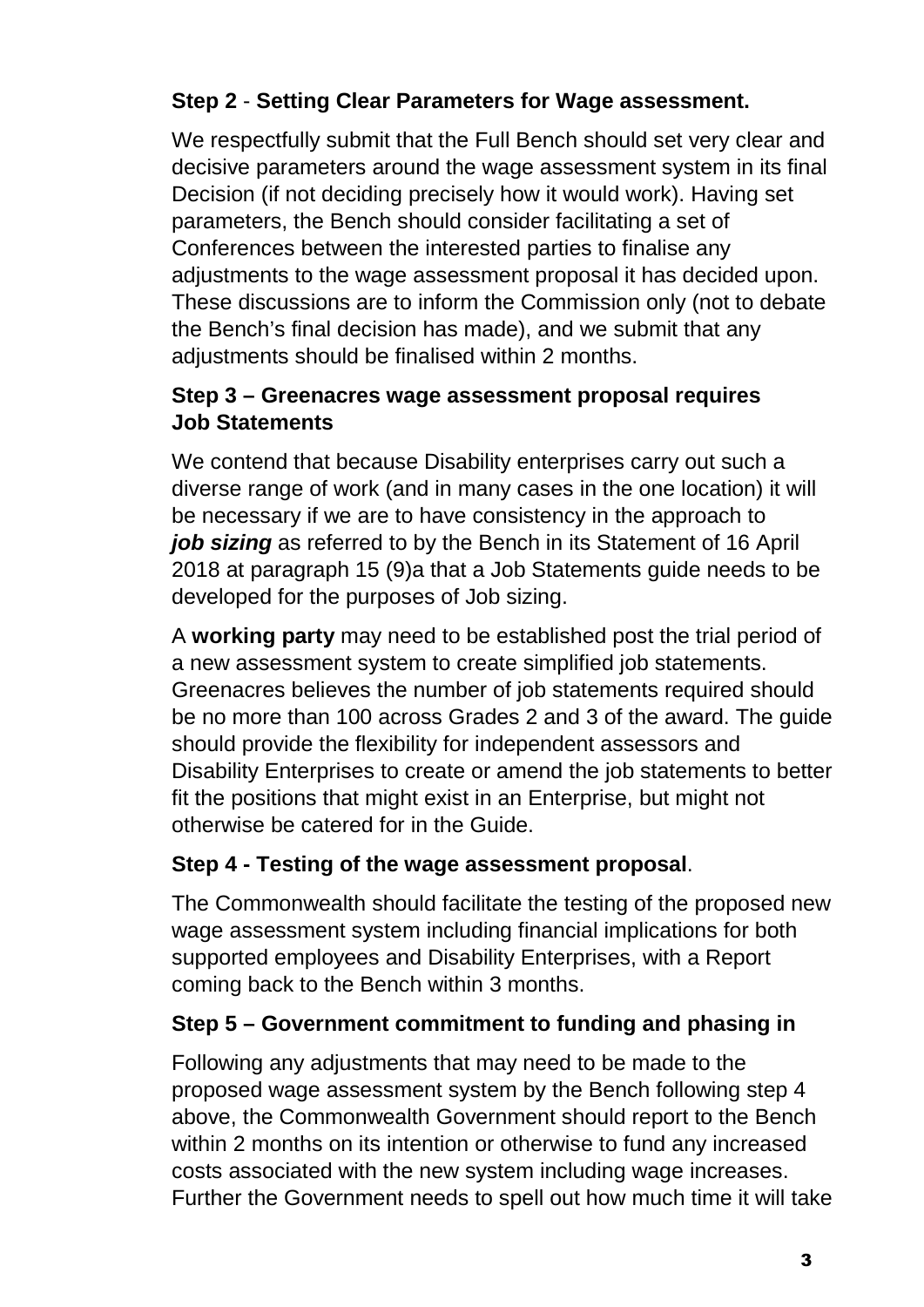to get accredited independent assessors in place and how long then it would take for 20,000 supported employees to be assessed. The answers to these questions should determine the length of time it would take to phase in the new wage assessment system. In general Greenacres would say the full system should be implemented within 24 to 36 months or earlier where possible.

#### **Step 6 - Phasing out of old wage assessment tools**

The phasing out of existing tools should occur as organisations adopt the new wage assessment system. This will be determined by Step 5.

### **Step 7**- **Employer preliminary actions**

Employers should begin their own assessment of supported employees once the new wage assessment system is determined and implementation packs are sent out by the Commonwealth. This will be necessary to have employer data in case of any disputes about results provided by independent assessors arise and any evidence that may need to be provided for any appeal against an assessment. Once off payments will need to be provided by the Commonwealth to assist Disability enterprises do their first internal wage assessment.

## **Revised Classification Structures**

- **11.** Greenacres supports the preliminary views of the Bench that the classification structure in the SES award needs to be updated. We believe that updating the classifications (but particularly) Grades 2 and 3 of the award will be made easier if the Bench adopts the wage assessment proposal put forward by Greenacres, which envisages establishing a job statements guide book which would encompass most of the work carried out by disability enterprises around the country.
- **12.**Whilst one could imagine the classification structures being split between basic duties in Grade 2 and more complex duties in Grade 3, the classifications in themselves would be extremely onerous if they tried to emulate what would otherwise be duty statements employees (able bodied) would normally have when they are employed with an organisation.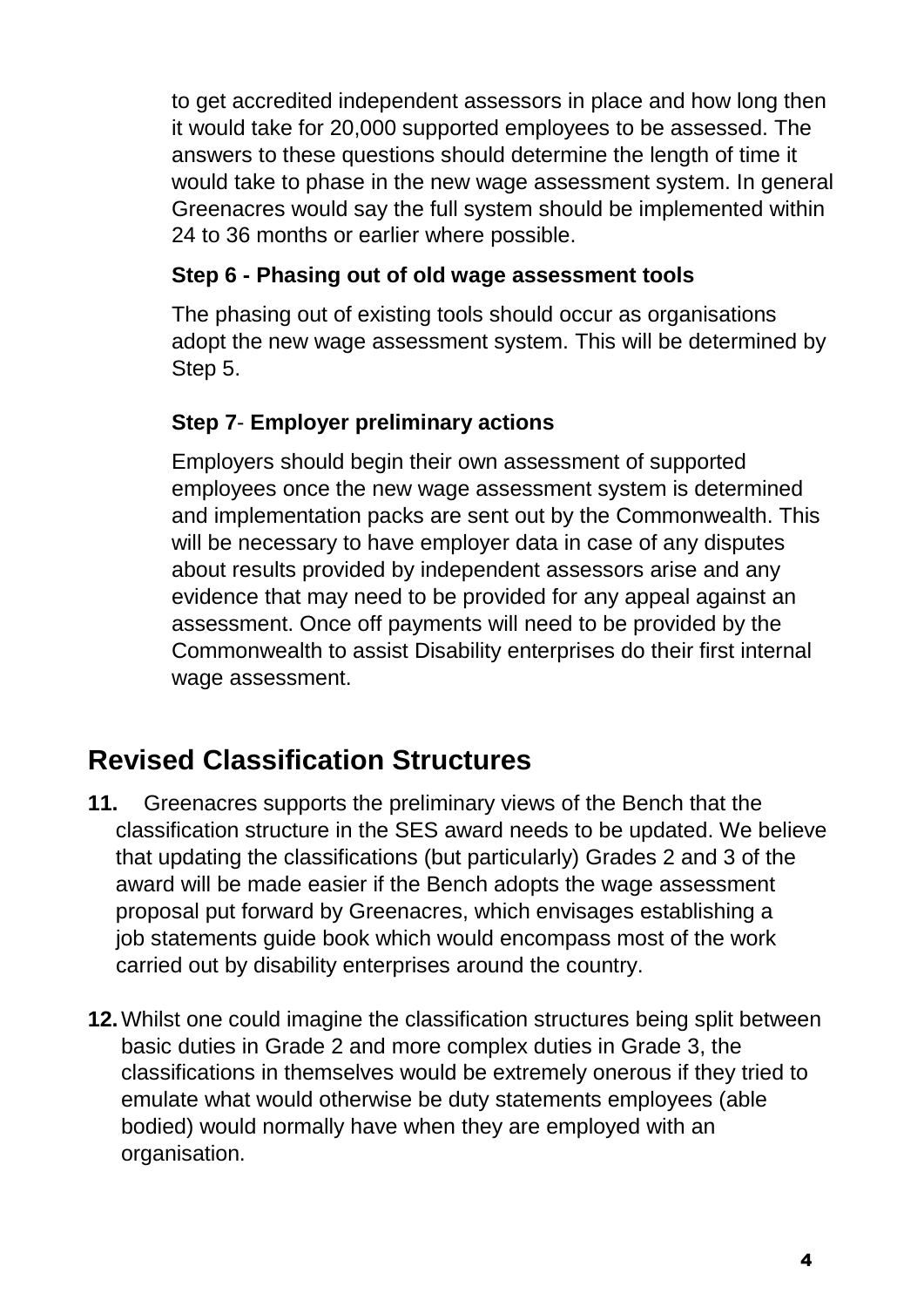**13.**Greenacres contends that any new classification structure should have regard for the broad range of work carried out by disability enterprises and possibly have some reference back to the Job Statements Guide as indicative duties that may apply at Grades 2 and 3 of the award.

# **Non - Work Activities**

**14.** As referred to in the Full Bench's 16<sup>th</sup> of April 2018 Statement, Greenacres contends that an Award variation that makes clear that the employer does not need to pay employees for activities which are non - work related or entitled should be explicit in the award.

#### **Non work related activity can include:**

- Cooking Classes
- Art Classes
- Mental Health Classes
- Fitness Activity
- **15.**Since the introduction of the NDIS more and more supported employees are wanting some of these activities in work time. Whilst funding can be received to provide such activity these supports take supported employees away from workplace production.
- **16.**Many Disability Enterprises currently provide these activities in paid time. A simple clause as follows should be provided for in the award particularly to assist in small part offsetting the cost of wage increases associated with any new wage assessment tool.

#### **"Non - productive time**

(a) Where employers provide vocational training to supported employees as part of up-skilling which takes place in a nonproductive setting such training shall be paid for. Such training might including literacy and numeracy, WHS training, specific training in working with teams etc.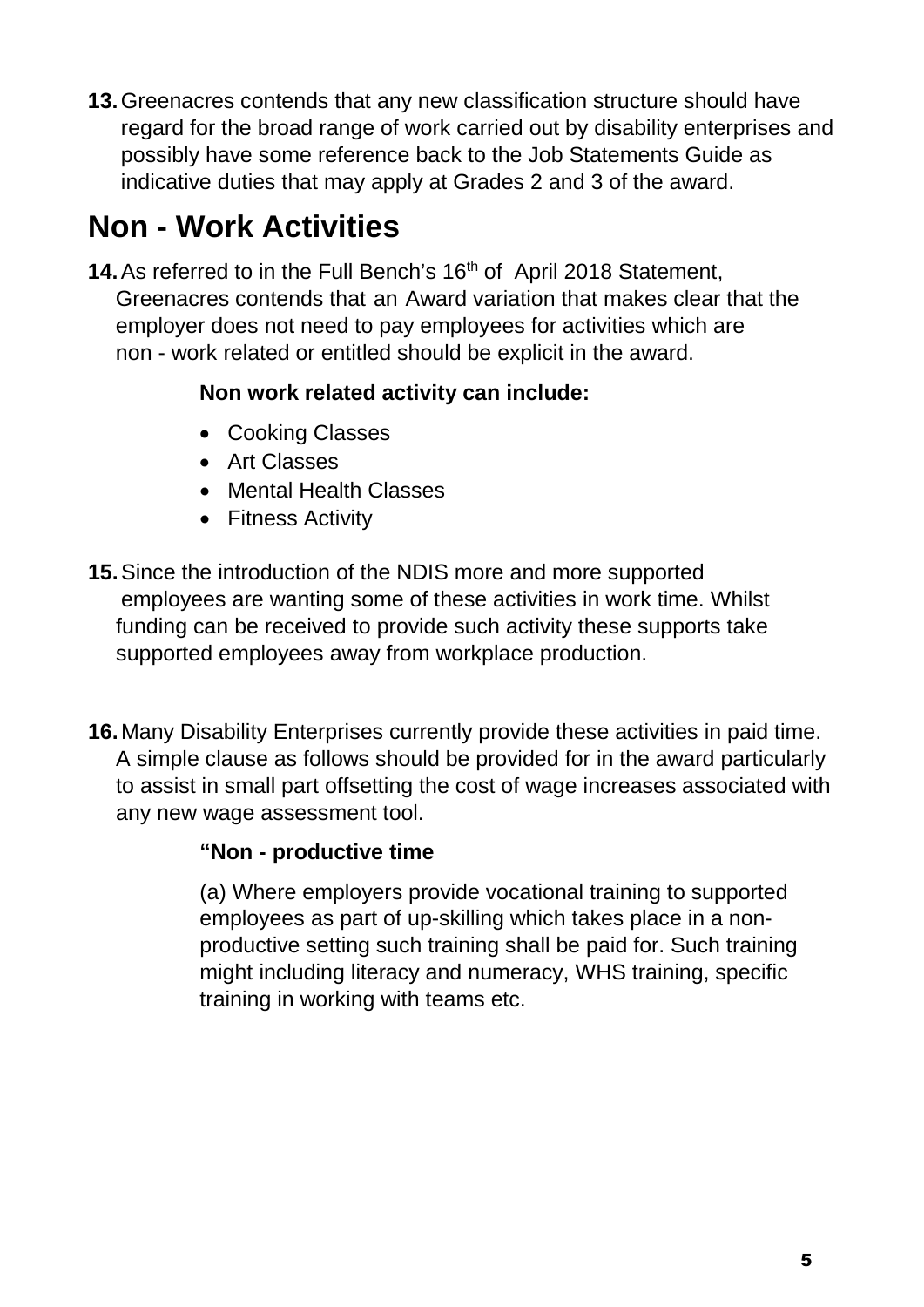(b) Where the employer provides non-vocational activities such as cooking classes, mental health programs, life skills training, social activities, such time shall not be counted as time worked subject to:

The supported employee being advised of the deduction of time and wanting to still undertake such activities and the activity is more than 15 minutes in duration.

Chris Christodoulou **Chief Executive Officer Greenacres Disability Services**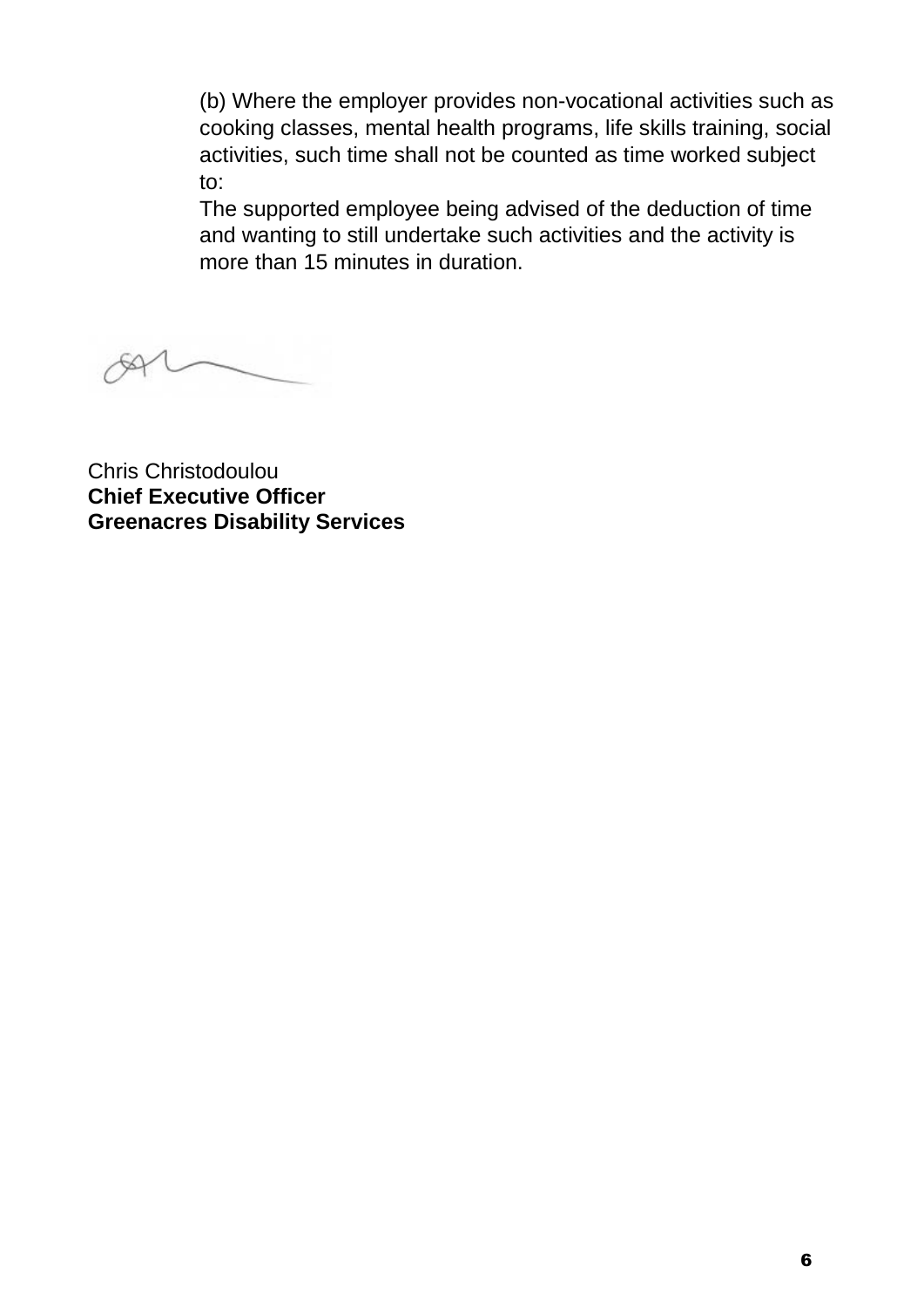## **Appendix A**

## **New Wage Assessment System**

### **Job statements, Job sizing and Productive Output Assessment**

### **General Comments**

The following is a general explanation with respect to the proposed new wage assessment system put forward by Greenacres which is found in **Attachment 1.** We believe it is generally consistent with the Bench's approach in its Statement of 16th of April 2018.

The most complex part of the proposal is how to determine the size of a job, as contemplated in the Bench's Statement of 16 April. This could become complex and overwhelming. It is for this reason Greenacres is putting forward an option which we believe is simple in its approach as long as the benchmark for measuring a supported employees work against the duties of a worker without a disability is simplified.

The Greenacres proposal relies heavily on there being a set of *job statements developed across the range of different types of work* that Disability enterprises carry out. We envisage some 100 or so job statements that might ordinarily apply to workers without disabilities in classification Grades 2 and 3 of the SES Award.

We believe the development of these job statements is critical to obtaining (as far as is practicable) a consistent application of the proposed wage assessment system.

We believe that these job statements could be developed by **an industry working party** in conjunction with the Commission in relatively short time so long as there is an agreed template and the Commonwealth facilitates and resources the work.

The proposal put forward by Greenacres in terms of our Job Statement template is simply an example of what a packing worker might be expected to do and how you might break up the duties to tasks to allow for job sizing.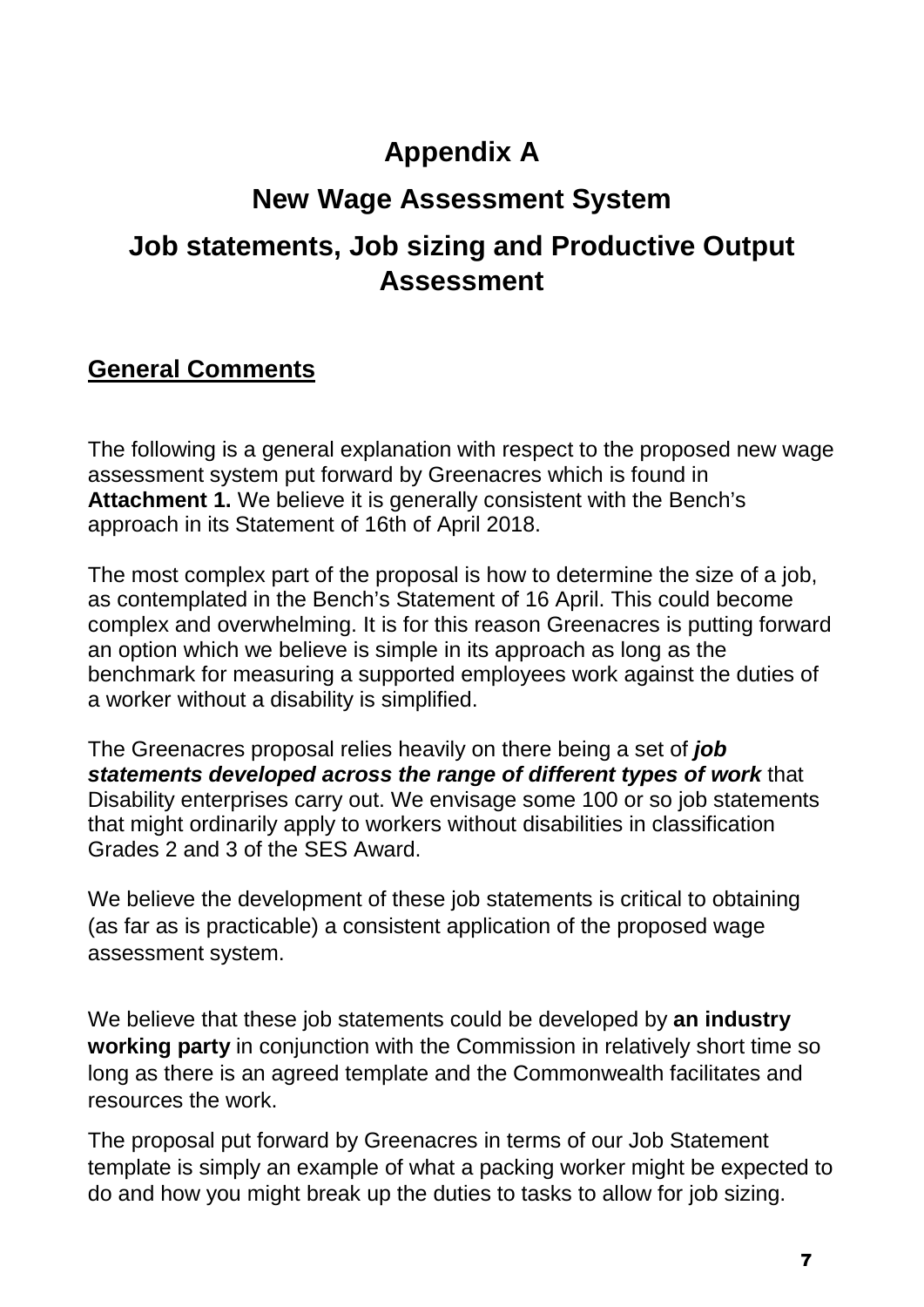Each job statement in our proposal would contain four to six primary duties and each of those primary duties would be broken down into meaningful job tasks. This would make it easier to size the job.

To further simplify the process each job statement would not have more than 20 tasks and each task would be worth 5% in the job size assessment process. Whilst there is a strong argument about weighting tasks according to their complexity this in our view would generate quite a deal of debate and is really not the point of job sizing, which is more about how much of a whole job does the supported employee carry out.

In our view the work value considerations are dealt with as between the work carried out in different Grades of the award, and our proposal deals with this further on.

#### **Sizing a Job**

In order to job size the supported employees' position, it is necessary to determine which duties and in turn tasks a supported employee carries out against a job statement which carries all the duties and tasks a person without a disability would be expected to do from time to time in their job. The assessment of which tasks a supported employee regularly carries out of a job statement can be plotted against the job statement using the matrix similar to that found in **Attachment 1.** 

All supported employees have ongoing support needs which can vary day to day depending on the work they do and their individual skills and behaviours. Often the level of support to carry out a task safely and to a quality standard is a good indicator as to whether the employer would assign the supported employee the task on an ongoing basis.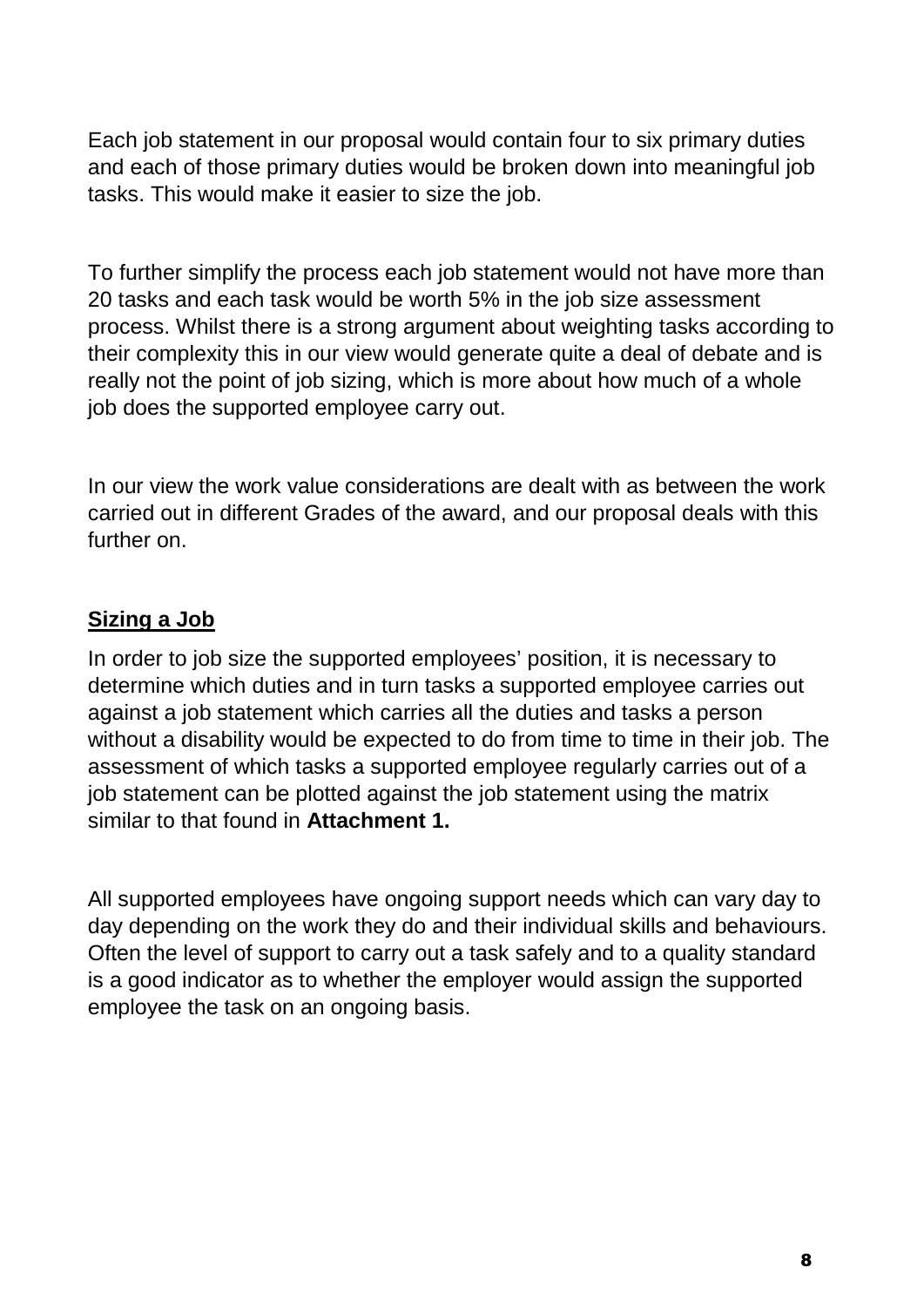For the purposes of the Greenacres proposal found in **Attachment 1** we have used the following support level definitions to determine how much of a whole job a supported employee is carrying out.

**High Support-** a supported employee does not carry on this task, as to do so would require one-on-one support. A supported employee would not be able to manage the task productively or safely without continuous one on one support and reminders on a daily basis.

**In training Support-** a supported employee does carry out this task as part of skill development with support. It generally is not the work they consistently do as they have not yet learned to do the task safely and or productively. The aim is for the supported employee to reach a level of skill where their productive output would exceed 25% and where the supported employee would be able to carry on the task in a safe manner without continuous one on one support.

**General Support -** a supported employee can carry out this task safely on an ongoing basis with a level of productive output greater than 25% where one on one support is not necessary.

**One on one support** means a supervisor or trainer having to demonstrate how to do the work and be with the employee whilst they are carrying out the work to ensure they are doing it safely and to a quality standard. The support worker would not be further than 3 metres away from the supported employee whilst the supported employee is endeavouring to undertake the work.

#### **Support definitions important for auditing purposes**

By having the above definitions it would allow for audits to take place to ensure employers were not deliberately assessing a task as high support or in training in order to avoid a higher job sizing outcome position.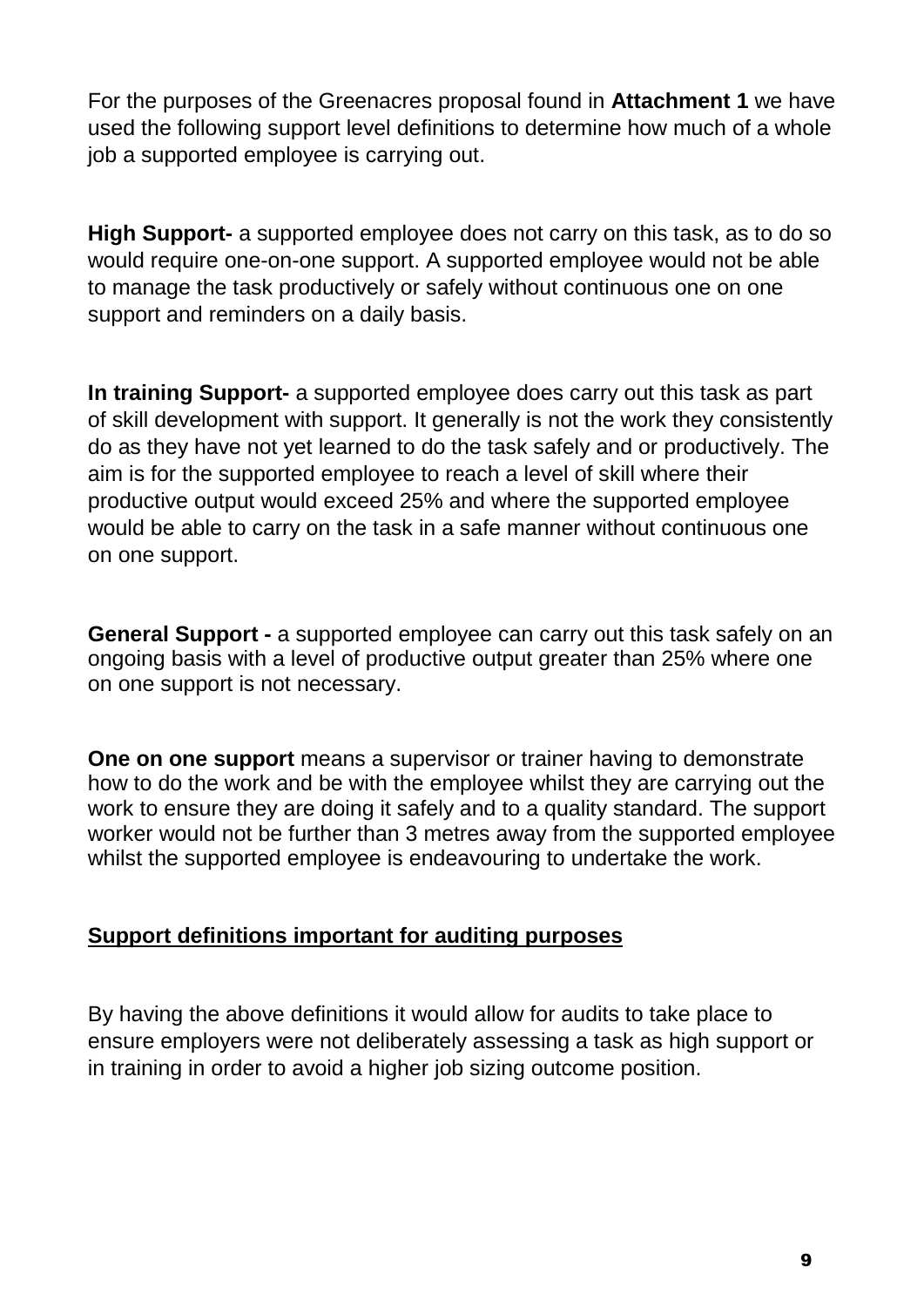#### **Productive Output Assessment**

Once the job is sized an independent assessment will be made of productivity output related to the tasks the employee would generally spend most of their time on. Generally the output assessment should be based the 3 tasks that the supported employee spends most of their time on. Because supported employees can change tasks quite often it is recommended that the productive output assessment be simplified and the output simply be an average of the three tasks selected.

#### Validation of job sizing

Whilst the SWS assessor is assessing a supported employees productive output they might also pick 2 tasks in Job statement (one in **High** and one in **Training)** to audit to ensure the employer is correctly job sizing and hasn't undersized the job according to the support definitions.

#### **Sizing a Job Followed by a Productive Output Assessment – What Should be the Calculating Formula?**

If one was to look at the job size score in **Attachment 1** (by way of example) it comes out at 40%. Presuming the productive output assessment of the supported employee is 50% the overall wage for such an employee would be 20%. This example fits nicely into the Bench's suggestion of 20% increments contained in the Bench's Statement of 16 April at clause 15- 9(a).

In our view the job sizing increments should be 10% and the job sizing result should be rounded up to the nearest highest 10% increment. The productive output assessment and ultimately the total assessed wage should be rounded up to the nearest highest 5%. This in our view is fair for both supported employees and Disability Enterprises although it will be more advantageous to supported employees.

#### **See the following examples**

- Job Size Assessment (55%) 60%
- Productive output (43%)- 45%
- **Overall Wage (27) -30%**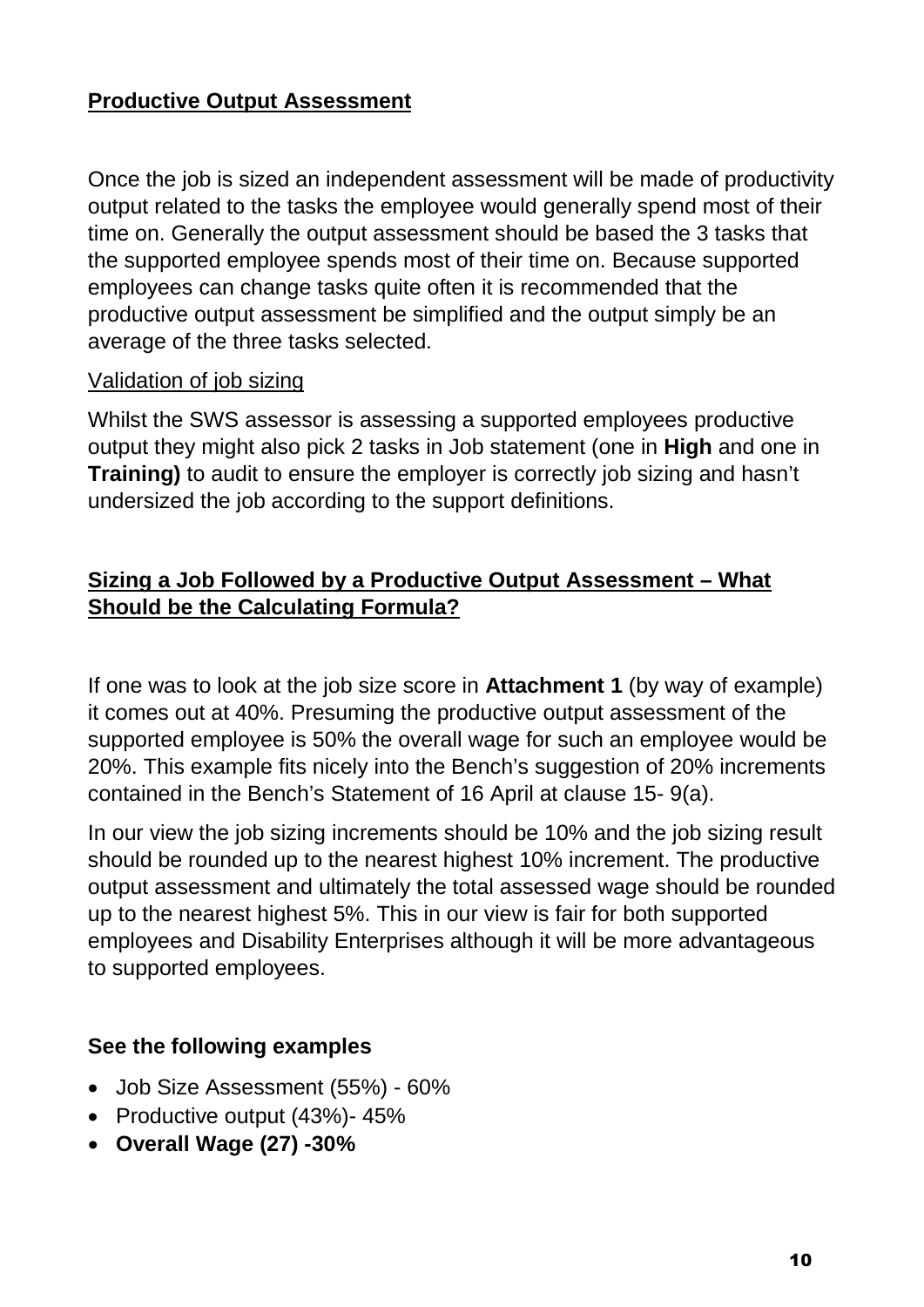- Job Size (25%) -30%
- Productive output (97 %) 100%
- **Overall Wage 30%**
- Job Size 60%
- Productive output 40%
- **Overall Wage (24 %) 25%**
- Job Size (65)-70%
- Productive output (58) -60%
- **Overall Wage (42%) 45%**
- Job Size (25%) 30%
- Productive output 30%
- **Overall Wage (9%) 12.5% (agreed minimum)**
- Job Size (35%)-40%
- Productive output (33) 40%
- **Overall Wage (16%) 20%**

By taking the above rounding up approach with both the job sizing at 10% increments and productive output assessment rounding up to nearest 5% benefits the supported employee and minimises the potential for disputes.

#### **Protecting Grade 3 Supported Employees Against Skill Bias Associated with Productive Output Assessment.**

If a supported employees has a job size done against a **Grade 3** position there is the possibility because of the more complex nature of the work that such supported employees may be paid less than supported employees in Grade 2 by virtue of the fact that their productive output might be slower.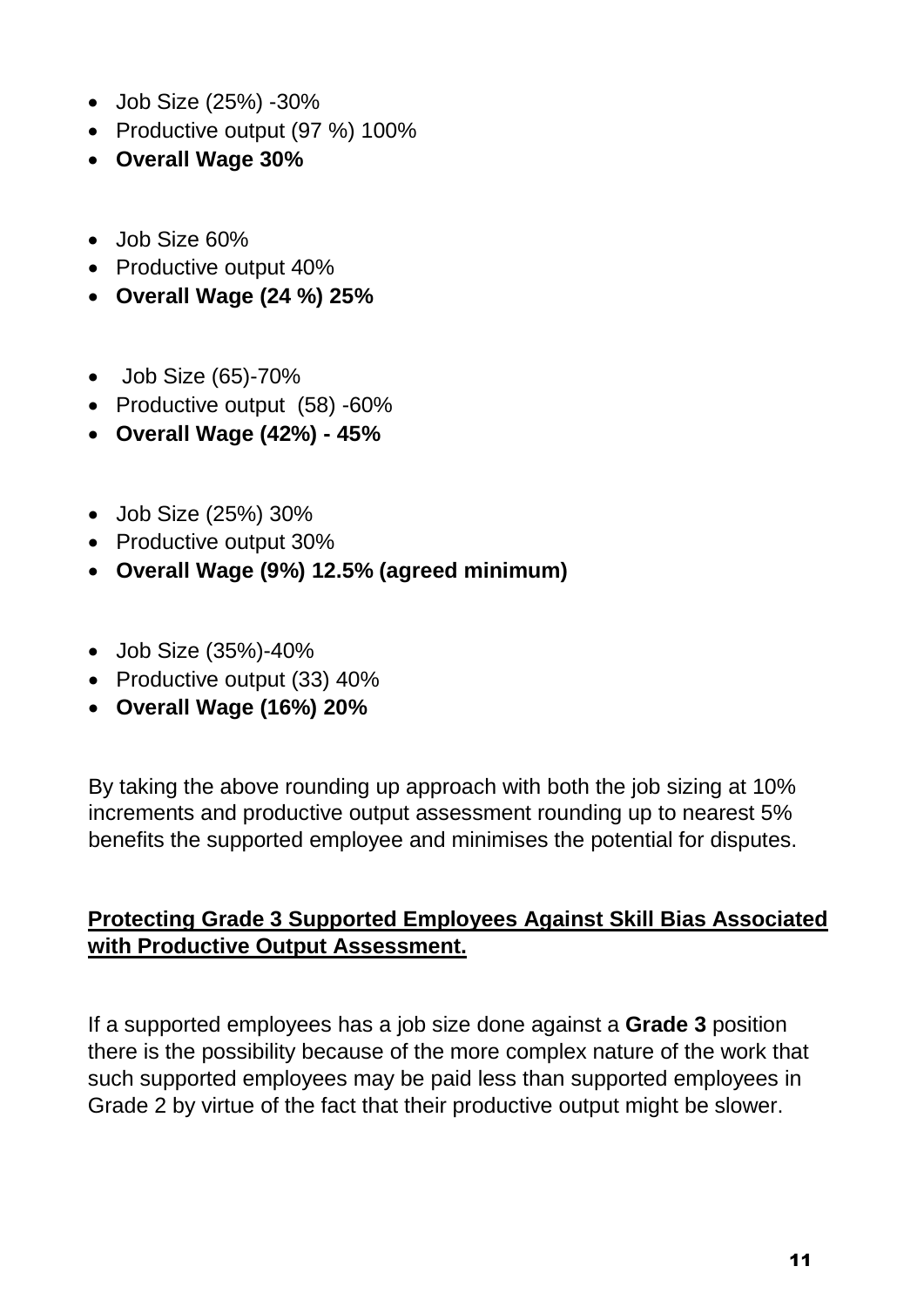In general the more of a whole job the supported employee can do and the more complex the tasks the more valuable they are to the organisation having regard to work value.

**Accordingly we propose that no Grade 3 supported employee should have an overall assessed wage of less than 40% after both job sizing and the productive output assessment has taken place.**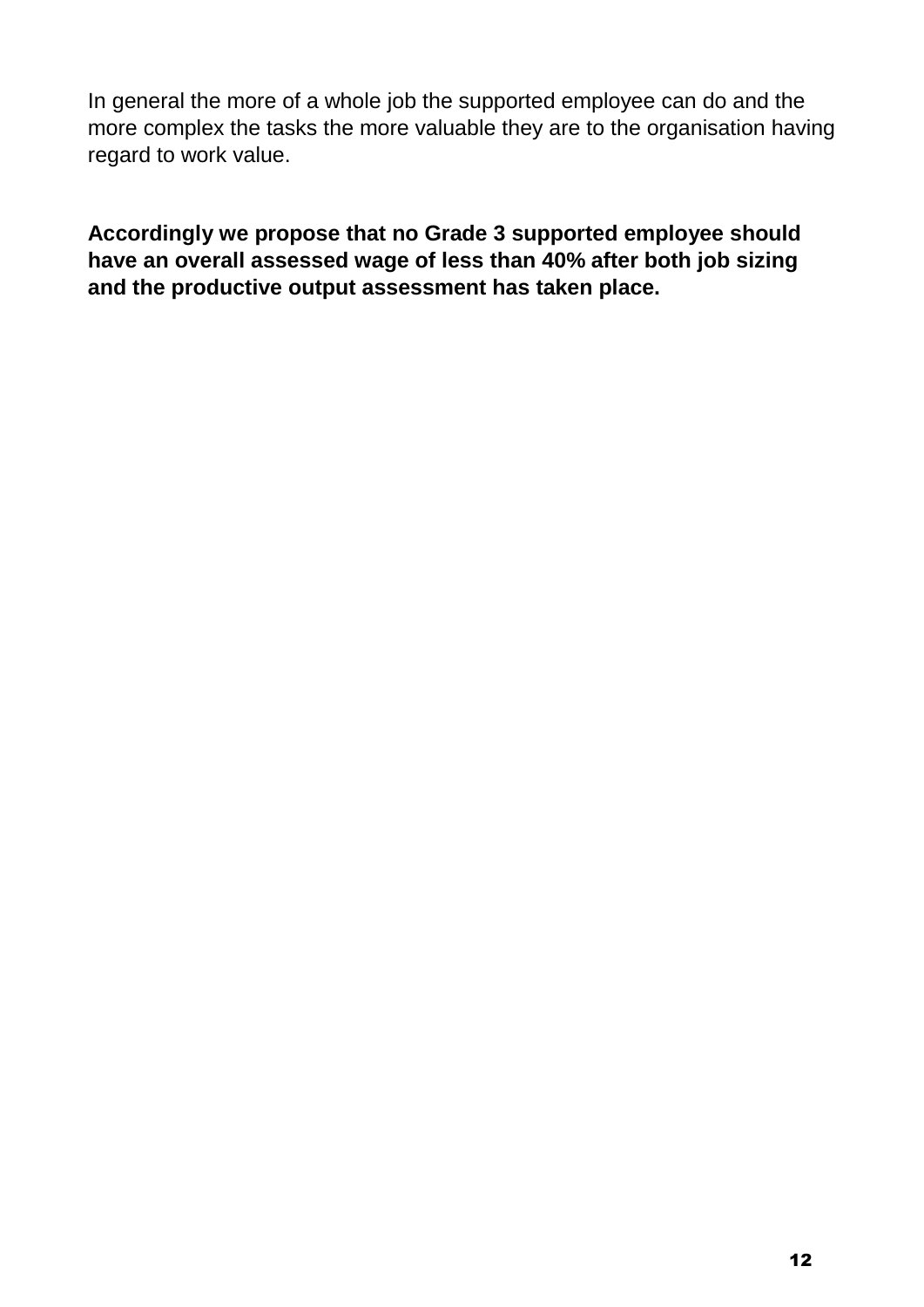### **ATTACHMENT 1**

## **National Supported Employee Wage Assessment System**

#### **Contents**

- **1. Introduction**
- **2. Definitions**
- **3. Wage Assessment Procedure**
- **4. How to Job Size A Supported Employee Position**
- **5. Productive Output Assessment**
- **6. Calculation Formula for Assessed Wages**
- **7. Appeals and or Grievances**
- **8. Wage Assessment Reviews**

#### **1. Introduction**

The national supported employee wage assessment system is designed to evaluate the scope of the supported employees position (Job Sizing) as against a worker without a disability and to also measure the output production of the supported employee. The combination of job sizing and the productive output of the supported employee shall determine their wage as against classification Grades 2 or 3 of the SES Award.

#### **2. Definitions**

The following definitions apply in relation to the national supported employee wage assessment system.

**Job Sizing** the range of tasks associated with a job that a supported employee carries out by comparison to an employee without a disability.

**Benchmark:** A predetermined rate of output of a good or service compliant with customer specifications and/or quality standards expected to be performed by a worker without a disability.

**Job Statement** A document identifying a range of duties and tasks (that constitutes the job) that a worker without a disability would be required to perform from time to time commensurate with their classification level under the SES award.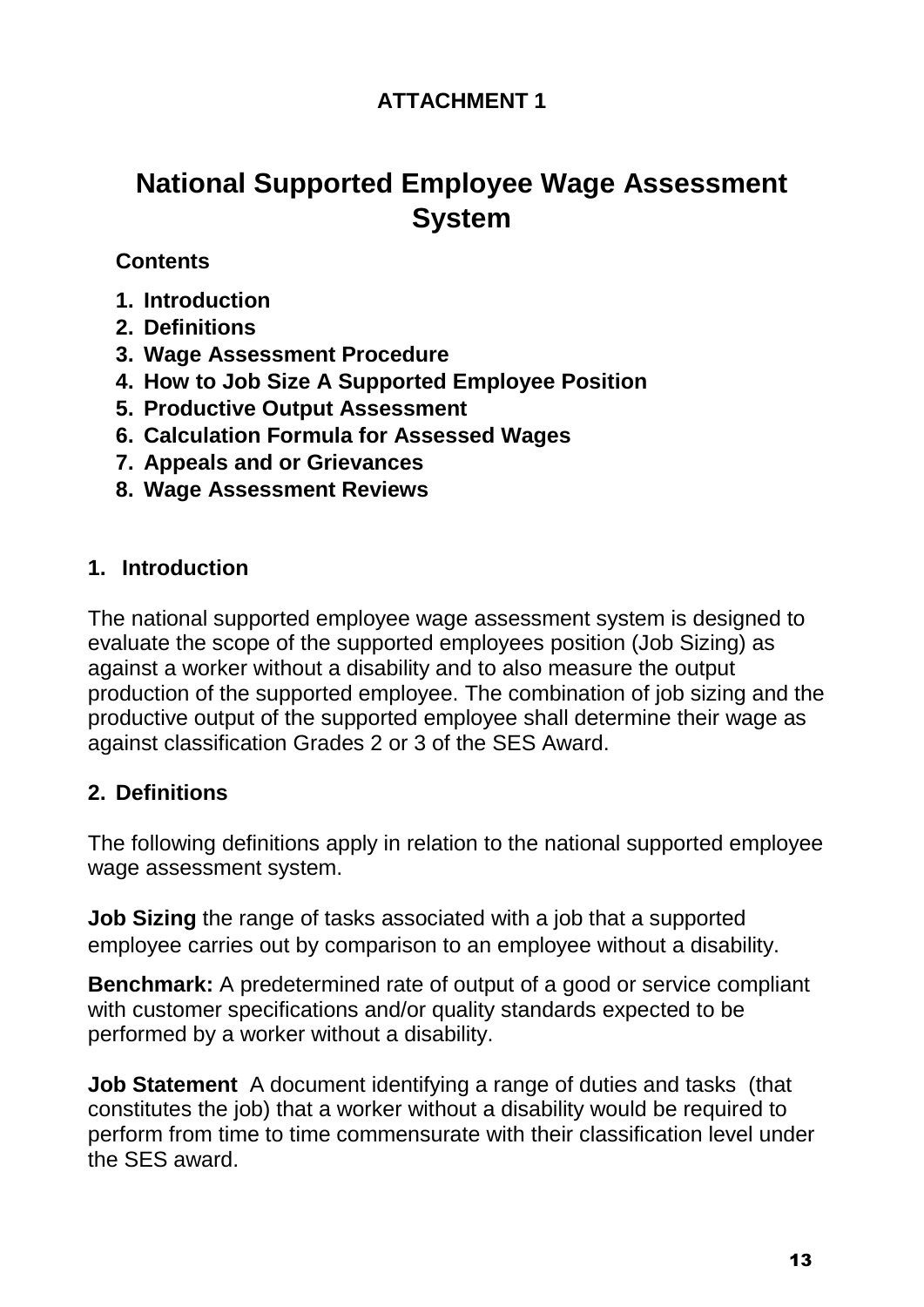**Job:** A paid position performing duties/tasks as outlined in the Job Statement commensurate with classification skill level definitions.

**Duty:** A primary element of a job.

**Task:** A work activity which forms part of carrying out a duty.

**Calculating Formula:** The formula used to finally determine a supported employees assessed wage having regard to job sizing, output production, rounding and safeguard factors.

**Output production:** The rate of output of a good or service compliant with customer specifications and/or quality standards within a particular time period. Also referred to as "**productive output".**

**Skill:** The ability of an employee to perform a particular duty and or task to the required quality standard.

**Supervision:** Observing and organising the duties and or tasks a worker performs as directed with intervention occurring as needed.

**High Support-** a supported employee does not carry on this task, as to do so would require one-on-one hands on support on continuous basis. A supported employee would not be able to manage the task productively or safely without continuous one on one support.

**In training Support-** a supported employee does carry out this task as part of skill development with support. It generally is not the work they consistently do, as they have not yet learned to do the task safely and or productively. The aim is for the supported employee to reach a level of skill where their productive output would exceed 25% and where supported employee would be able to carry on the task in a safe manner without continuous one on one support.

**General Support -** a supported employee can carry out this task safely on an ongoing basis with a level of productive output greater than 25% where one on one support is not necessary.

**One on one support** means a supervisor or trainer having to demonstrate how to do the work on a daily basis and would need to be with the supported employee whilst they are carrying out the work to ensure they are doing it safely and to a quality standard. The support worker would not be further than 3 metres away from the supported employee whilst the supported employee is endeavouring to undertake the work.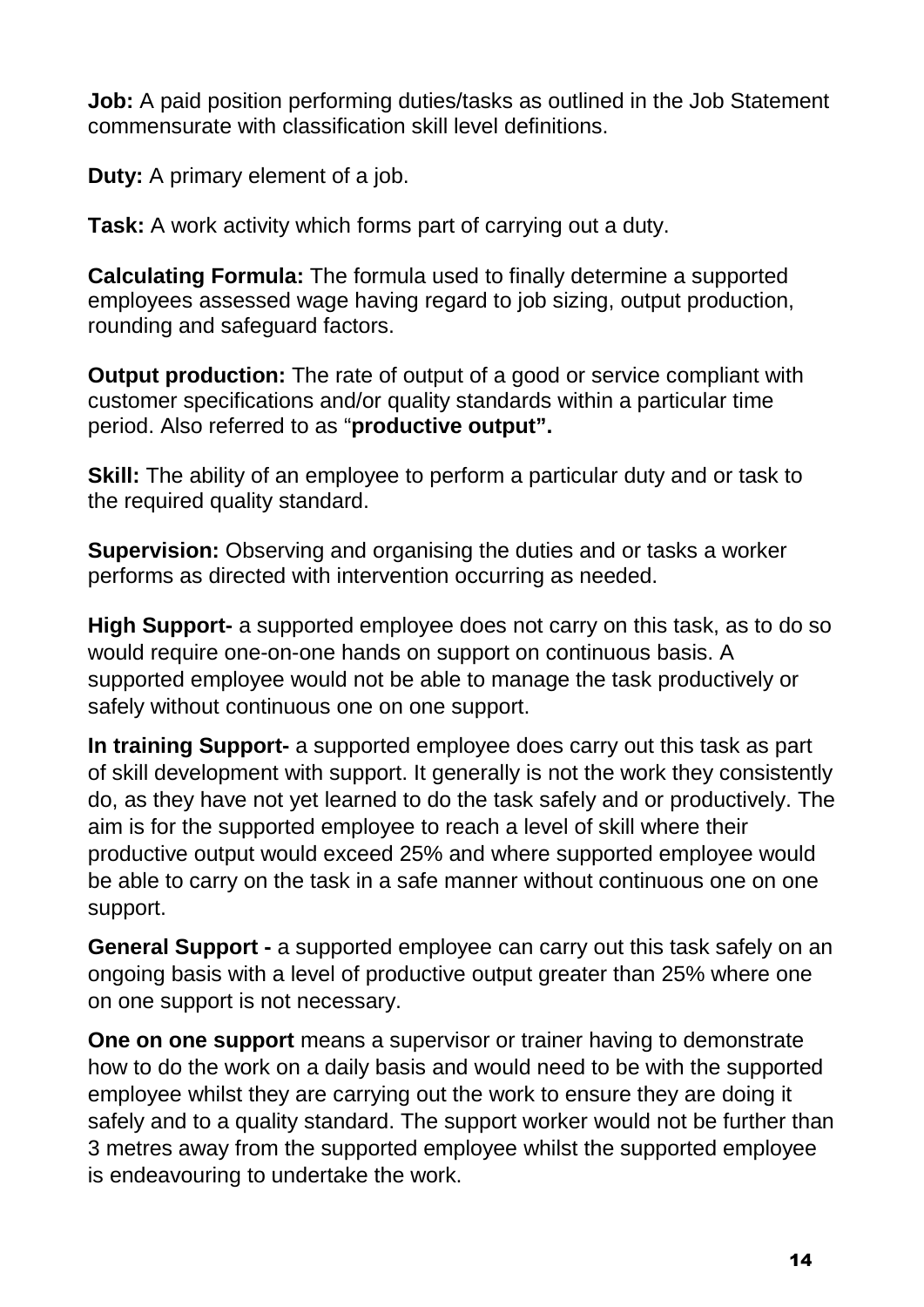#### **3. Wage Assessment Procedure**

The following steps shall be taken to assess the wage level of supported employees

**Step 1:** Identify the primary duties and tasks that the supported employee is doing and /or capable of doing. For new supported employees identifying the duties and or tasks will take place after the first three months of training and assessment and in the lead up to an independent assessment being made of the supported employee.

**Step 2**: Allocate a Job Statement from the Commonwealth Job Statement Guide Book to the supported employee which best fits the type of work the supported employee is carrying out or in training for.

**Step 3**: Employers are to provide the independent assessor their own internal job sizing assessment using a Job Statement taken from the Guide Book. Where the supported employee might be carrying out work across different Job Statements on a regular basis, or where a Job statement needs to be amended to better fit the work carried out by the supported employee an agreement shall be reached between the assessor and Disability Enterprise on a relevant amended Job Statement.

**Step 4:** The independent assessor completes the job sizing assessment and audit following instructions given to the supported employee.

**Step 5:** The independent assessor then completes a productive output assessment of the 3 duties and or tasks that the supported employee spends most of their time on against the benchmark. See Calculating Formula

**Step 6:** Using the job sizing assessment and output data the calculation is made as to the appropriate assessed wage level for the supported employee having regard to the calculating formula.

#### **4. How to Job Size A Supported Employee Position**

To job size the supported employees position the assessor shall be provided by the employer the template job statement **(see Example Job Statement below)** where the employer has already internally assessed the supported employee. The assessor shall observe the supported employee carrying out the duties and/or tasks that have been determined by the employer are low support.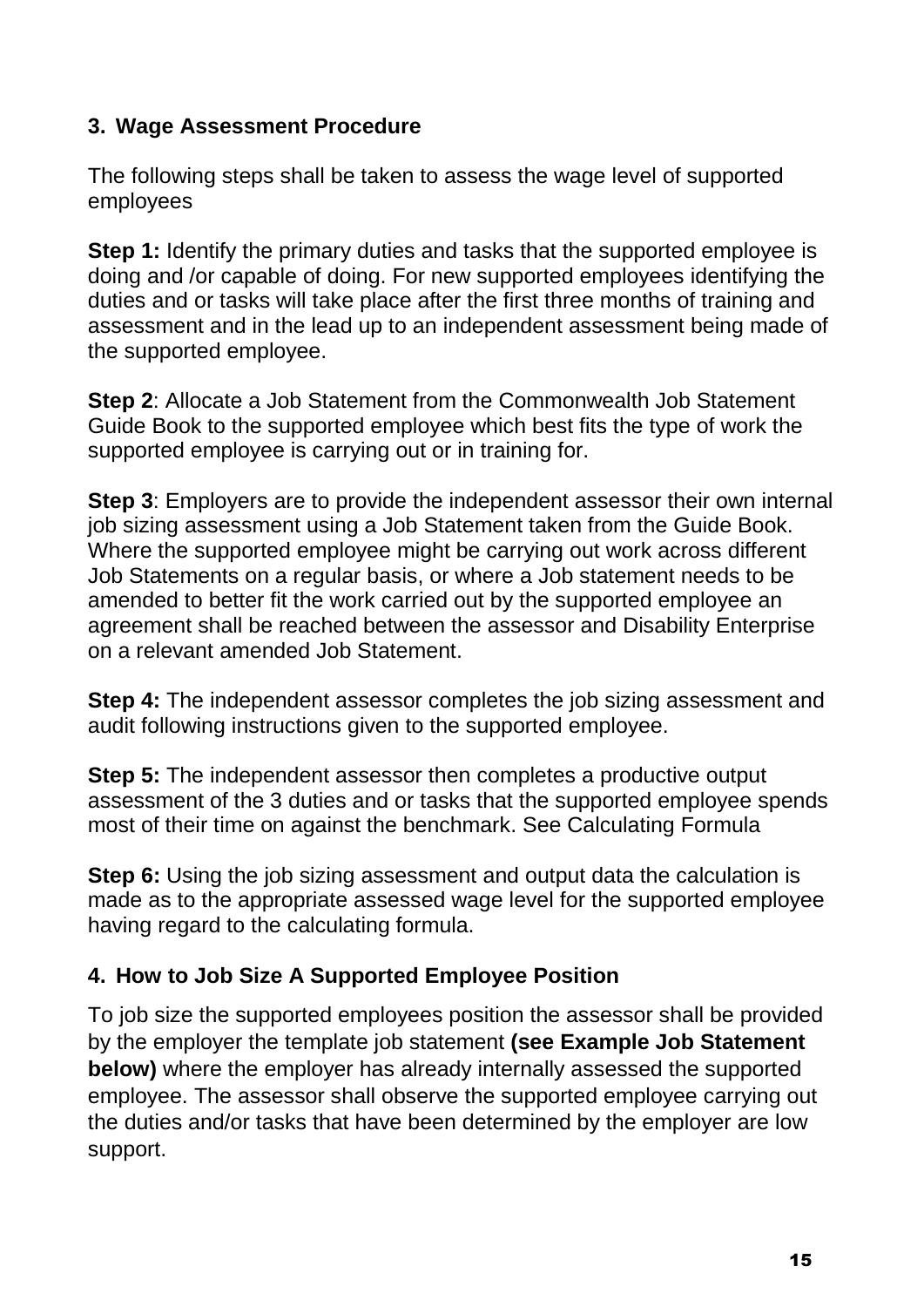The assessor shall then request the employer to (as practicably as possible) put the supported employee in a position where they may be requested by the assessor to carry out a duty and/or task that is deemed to be high support in which it is expected supported employee would not be able to undertake the task without a high level of support. The assessor may pick any of up to 2 tasks for auditing purposes.

The assessor shall then request the employer to place the supported employee in a position where they can carry out tasks that they are in training for so as to determine whether such tasks could be deemed to be low support tasks that should be counted for job sizing.

Following the above observations, audit testing and discussions with the employer including any historical data the employer has to offer the assessor shall make a job sizing determination.

|                                                         |                                                                     | <b>Support Requirements</b>  |                                    |                           |
|---------------------------------------------------------|---------------------------------------------------------------------|------------------------------|------------------------------------|---------------------------|
|                                                         |                                                                     | <b>High</b>                  | <b>In</b><br><b>Training</b>       | <b>General</b>            |
| Primary<br><b>Duty</b>                                  | <b>Task</b>                                                         | (Task not<br>carried<br>out) | (learning<br>to carry<br>out task) | (Tasks<br>carried<br>out) |
| <b>Setup</b>                                            | Liaise with supervisor to confirm setup<br>requirements             | $\boldsymbol{\mathsf{x}}$    |                                    |                           |
|                                                         | Accurately interpret Job Sheet to confirm<br>customer specification | X                            |                                    |                           |
|                                                         | Inspect work area and identify/rectify hazards                      |                              | X                                  |                           |
|                                                         | Under instruction - Setup workstations to suit job<br>packing steps |                              | X                                  |                           |
|                                                         | Check job components for quantity/type/quality                      | X                            |                                    |                           |
|                                                         | Under instruction - move job components to<br>correct work station  |                              |                                    | X                         |
|                                                         | Identify safe working practices and any PPE for<br>job              | X                            |                                    |                           |
| Pack                                                    | Count correct quantity of item                                      |                              |                                    | X                         |
|                                                         | Place item into box in correct position and<br>orientation          |                              |                                    | X                         |
|                                                         | Identify item shortages                                             |                              | X                                  |                           |
|                                                         | Collect more product to replenish line                              |                              | X                                  |                           |
| <b>Quality</b> Check packed items visually or by weight |                                                                     |                              |                                    | X                         |
|                                                         | Identify and correct errors                                         |                              |                                    | $\boldsymbol{\mathsf{x}}$ |
|                                                         | Quarantine non-conforming items and report to<br>supervisor         |                              | X                                  |                           |

### **Job Statement - Packing Line Worker - Grade 2**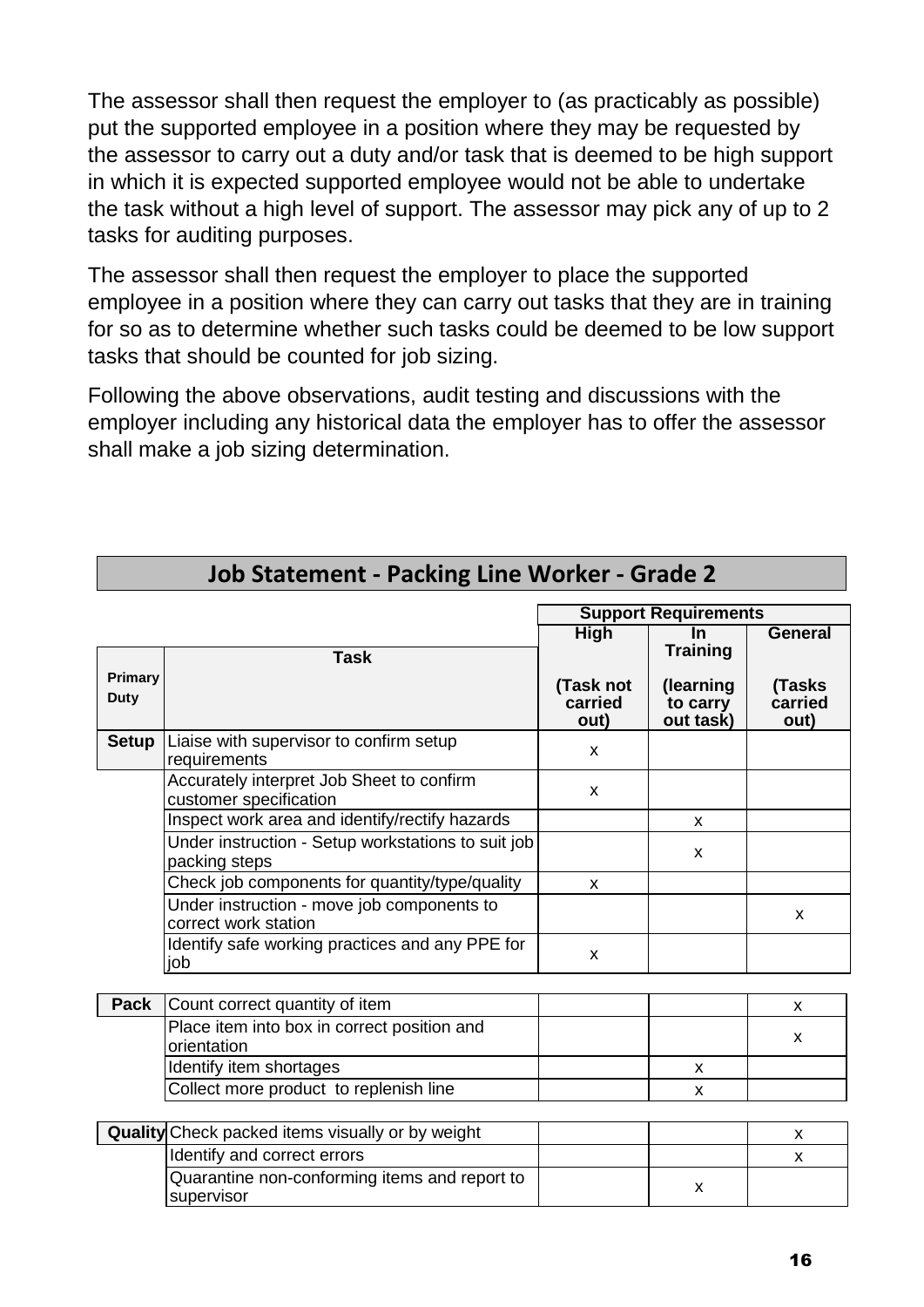|                          | <b>Finish Close, seal, or tape carton</b> |  |  |
|--------------------------|-------------------------------------------|--|--|
|                          | Pack carton into shipper and seal         |  |  |
| Pack shipper onto pallet |                                           |  |  |
|                          | <b>Prepare Pallet label</b>               |  |  |
|                          | Shrink-wrap pallet                        |  |  |
|                          | Liaise with warehouse to move pallet      |  |  |

| <b>Total tasks</b>                                                           | 20 |  |
|------------------------------------------------------------------------------|----|--|
| Percent per task for low support                                             |    |  |
| Will                                                                         |    |  |
| Total tasks which are low support that the supported<br>employee carries out |    |  |
| <b>Total Job Size score</b>                                                  |    |  |

#### **5. Productive Output Assessment**

An output production assessment shall be made on the three tasks that the supported employee would generally spend most of their time on.

The supported employees output will be measured as against a benchmark which will be agreed to between the employer and the assessor. Each output assessment for each task will be observed and assessed for a period of 1 hour.

The following formula will be used to determine the averaged output percentage rate: Please note the final productive output rate must be rounded up to 5 % increments.

|                                                                                                                                                                                                                                             | The expected rate of<br>production per hour for<br>a task. | Actual rate of<br>production per hour for<br>a task. |                                                                                                                                                                                                                                                | <b>Actual Rate of Production as a</b><br>Percentage of the Benchmark rate of<br><b>Production</b><br>Actual Rate of Production divided by<br><b>Benchmark Rate of Production</b><br>multiplied by 100.                                         |  |  |
|---------------------------------------------------------------------------------------------------------------------------------------------------------------------------------------------------------------------------------------------|------------------------------------------------------------|------------------------------------------------------|------------------------------------------------------------------------------------------------------------------------------------------------------------------------------------------------------------------------------------------------|------------------------------------------------------------------------------------------------------------------------------------------------------------------------------------------------------------------------------------------------|--|--|
|                                                                                                                                                                                                                                             | <b>Benchmark Rate of</b><br><b>Production / Hour</b>       | <b>Actual Rate of</b><br><b>Production / Hour</b>    | <b>Actual % of Benchmark</b>                                                                                                                                                                                                                   | <b>Actual % of Benchmark</b><br>Rounded up to nearest 5%                                                                                                                                                                                       |  |  |
| Task <sub>1</sub>                                                                                                                                                                                                                           | 300                                                        | 65                                                   | 22%                                                                                                                                                                                                                                            | 35%                                                                                                                                                                                                                                            |  |  |
| Task 2                                                                                                                                                                                                                                      | 350                                                        | 312                                                  | 89%                                                                                                                                                                                                                                            | 90%                                                                                                                                                                                                                                            |  |  |
| Task 3                                                                                                                                                                                                                                      | 400                                                        | 265                                                  | 66%                                                                                                                                                                                                                                            | 70%                                                                                                                                                                                                                                            |  |  |
| Average                                                                                                                                                                                                                                     | 350                                                        | 214                                                  | 59%                                                                                                                                                                                                                                            | 60%                                                                                                                                                                                                                                            |  |  |
|                                                                                                                                                                                                                                             |                                                            |                                                      |                                                                                                                                                                                                                                                |                                                                                                                                                                                                                                                |  |  |
| <b>Average expected rate of production</b><br>per hour for a collection of tasks.<br><b>Average Benchmark Rate of production</b><br>/ Hour = (Task 1 Benchmark + Task 2<br>Benchmark + Task 3 Benchmark) divided<br>by the number of tasks. |                                                            |                                                      | <b>Actual Average expected rate of production</b><br>per hour for a collection of tasks.<br>Average Actual Rate of Production / Hour =<br>(Task 1 Actual Rate + Task 2 Actual Rate +<br>Task 3 Actual Rate) divided by the number of<br>tasks. | Average Actual rate of production as a<br>percentage of the average benchmark rate of<br>production<br>Average Actual % of Benchmark = (Task 1 % of<br>benchmark + Task 2 % Benchmark + Task 3 %<br>Benchmark) divided by the number of tasks. |  |  |